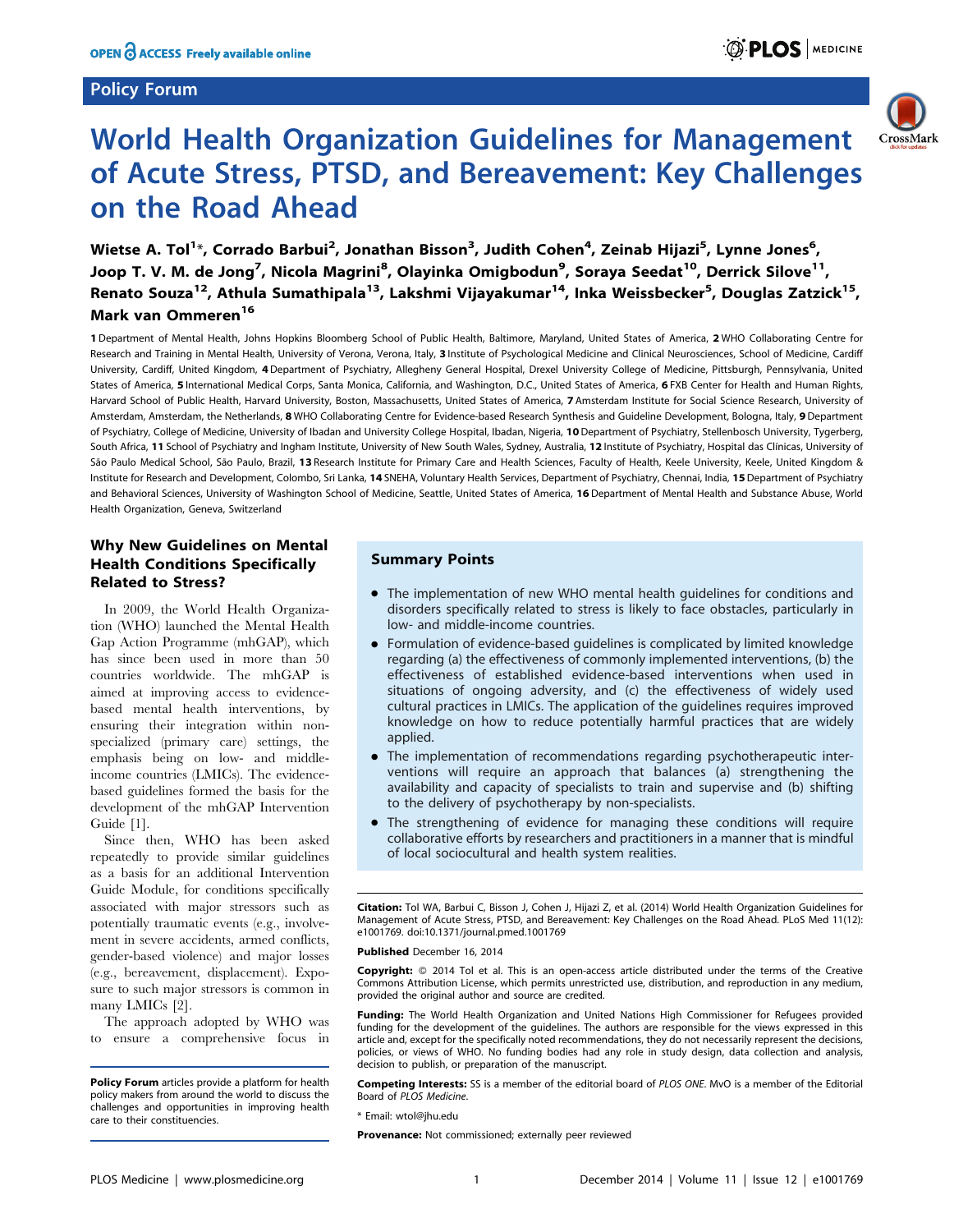developing guidelines for adults, children, and adolescents, comprising recommendations on pharmacological and psychological interventions. The guidelines include but extend beyond posttraumatic stress disorder (PTSD) to a range of conditions that are relevant to non-specialized health settings, including symptoms in the first month after exposure (acute traumatic stress symptoms, insomnia, enuresis, dissociation, and hyperventilation); PTSD; and bereavement in the absence of frank mental disorder. The development [3,4] and content [5] of the evidence-based recommendations and resulting intervention module are described in more detail elsewhere. A brief summary of the recommendations is provided in Table 1.

Although these guidelines and companion intervention guide are an important first step, their success will rest on their actual implementation in settings with high needs for mental health care. In this paper, we discuss challenges encountered in the formulation of guidelines, as well as potential obstacles that may constrain effective implementation of these guidelines in low-resource settings. We also offer suggestions for how these obstacles may be overcome. The authors represent the Guideline Development Group (JB, JC, ZH, JTVMdJ, OO, SS, DS, RS, AS, LV, IW, DZ), WHO secretariat (MvO), and four consultants to the guideline development process (WAT, CB, LJ, NM).

#### What Are the Key Obstacles on the Road Ahead?

First, the Guideline Development Group (GDG) (see author contributions) discovered that there is a dearth of scientifically rigorous research supporting many of the most commonly used interventions for managing conditions specifically associated with stress. To establish the evidence, the GDG identified recent systematic reviews, or they commissioned reviews in cases for which none were available. The evidence is particularly poor for children and adolescents: for three out of 11 questions asked, no specific recommendations could be made based on existing evidence. In relation to the absence of evidence in general, a notable example in adults concerns symptoms manifesting in the first month after exposure to major stressors. At the outset, the GDG commissioned evidence searches for a broader set of psychological interventions to manage acute traumatic stress

symptoms in adults, including problemsolving counseling, relaxation, and psychoeducation. However, it was deemed that there was insufficient evidence to recommend either in favor or against the use of these interventions. In humanitarian settings in LMICs specifically, earlier systematic reviews have shown that there is a wide gap between interventions that are commonly implemented and evidence for interventions in such settings [6].

Second, a key challenge is the limited availability of mental health resources in LMICs in general, creating a major obstacle to implementation of new mental health recommendations. Lack of resources takes a number of forms, including limits in basic mental health infrastructure, budget, and personnel, particularly in humanitarian settings [7]. Mental health is often a low priority for governments and donors, and too often there is a lack of political will to prioritize this area [8]. Where basic mental health resources do exist, there is a lack of specialized staff to provide the necessary training and supervision to ensure recommended psychotherapeutic interventions such as cognitive behavioral therapy (CBT) and eye movement desensitization and reprocessing (EMDR) can be implemented [9]. There is promising evidence, however, based on randomized controlled trials, that nonspecialists (for example, community health workers or personnel without a formal mental health background working for non-governmental organizations) can successfully deliver psychotherapeutic interventions based on a task-sharing approach [10–12]. Nevertheless, it is uncertain whether psychotherapeutic interventions can be feasibly scaled up and sustained in naturalistic settings that lack the financial resources (e.g., for supervision) which were available to researchers when these interventions were tested.

Third, some practitioners may be reluctant to adhere to recommendations that caution against practices that are widely applied. These include, for example, recommendations not to offer benzodiazepines for acute traumatic stress symptoms, nor to offer structured psychological interventions for bereavement reactions in the absence of frank mental disorder. Studies have revealed the over-prescription of benzodiazepines in some LMIC health care settings [13,14], supporting general impressions that in humanitarian settings the prescription of benzodiazepines for symptoms of acute stress (including insomnia) and bereavement is commonplace. Similarly, grief counseling is a popular intervention following bereavement in spite of the lack of evidence that it is necessary or effective [15]. Overall, there may be major challenges in achieving changes in practice in lowresource settings where the evidence-based alternative suggests more time-intensive management strategies or where expectations of help-seekers favor pharmacological management, as is common in many LMICs.

Fourth, mhGAP recommendations are based on evidence gathered mainly in well-resourced health settings in industrialized countries. There is uncertainty as to what extent the findings can be generalized across diverse sociocultural settings. Furthermore, there is a paucity of evidence concerning the effectiveness of (a) interventions for specific cultural idioms or concepts of distress [16] and (b) existing supportive cultural practices to manage stress-related conditions, such as yoga for stress management, or cultural mourning practices for bereavement. This is a paradox because international consensus guidelines for mental health and psychosocial interventions in humanitarian emergencies explicitly recommend identifying and building on such practices where possible [17], the evident advantages being accessibility, acceptability, and sustainability.

Fifth, a number of peer reviewers and the GDG raised questions about the specific challenges of providing effective treatments in contexts where stressors are ongoing. Situations of ongoing adversity, such as in the context of armed conflict, chronic poverty, or intimate partner violence, raise two important questions: (1) whether to prioritize social interventions over psychotherapeutic interventions in this population [18] and (2) if treatments are equally effective and safe for those exposed to ongoing major stressors. Limited knowledge is available to guide decisions on both issues. With regard to the first question, consensus guidelines have recommended addressing social and psychological issues simultaneously in a multilayered, multisectoral approach. However, randomized trials have not yet indicated whether this is more effective than single-intervention approaches. With regard to the second question, there is some evidence that treatments can be effective in situations of ongoing adversity [19,20], whereas other studies have shown reduced treatment benefits for populations facing chronic adversity [21].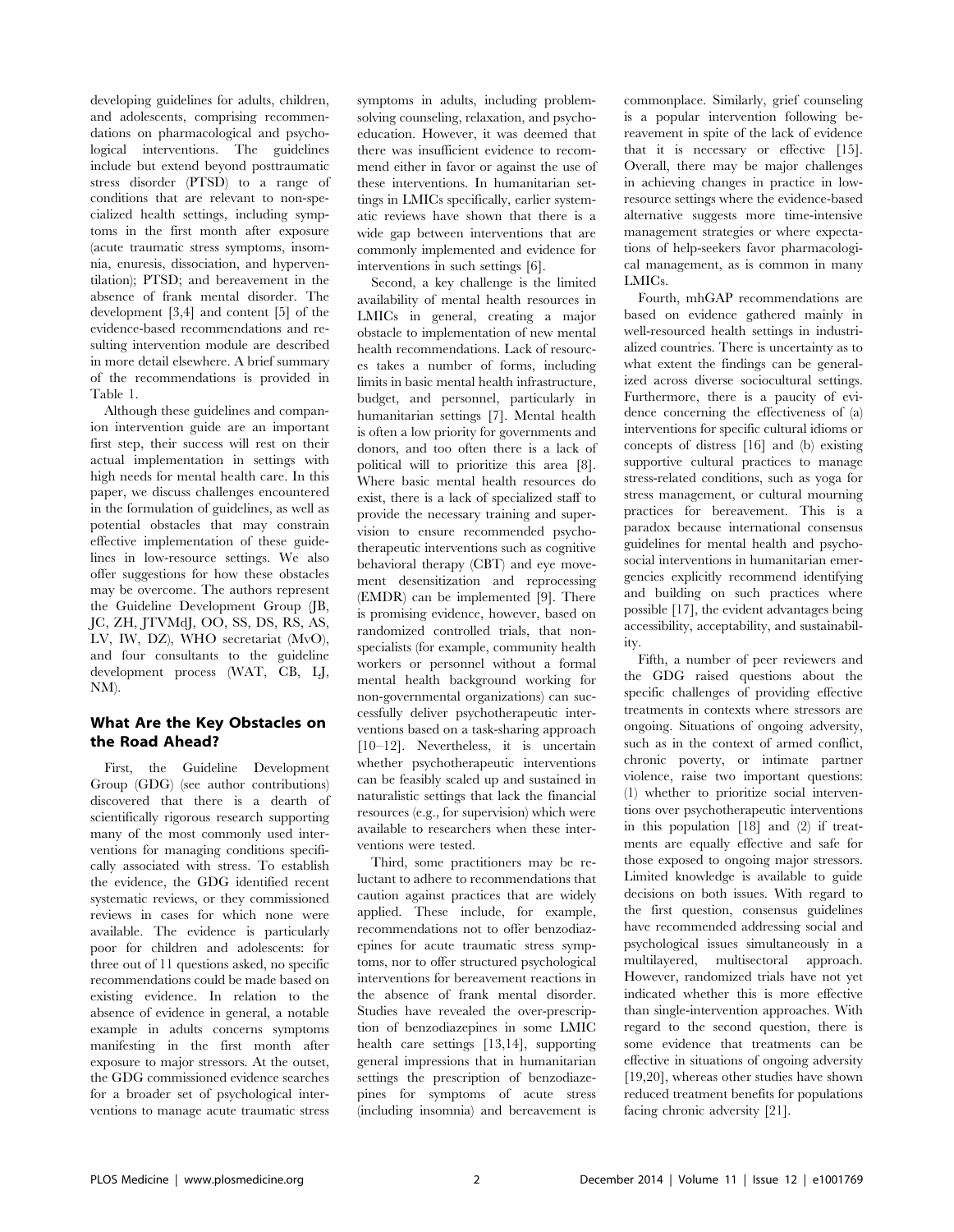| <b>Mental health</b><br>condition (broad)                                | Mental health condition (specific)                                                                                                     | Recommendation                                                                                                                                                                                                                                                      | Strength of<br>recommendation |
|--------------------------------------------------------------------------|----------------------------------------------------------------------------------------------------------------------------------------|---------------------------------------------------------------------------------------------------------------------------------------------------------------------------------------------------------------------------------------------------------------------|-------------------------------|
| Symptoms of acute<br>stress (first month<br>after exposure) <sup>1</sup> | Acute traumatic stress symptoms (intrusion,<br>avoidance, hyperarousal) associated with<br>significant impairment in daily functioning | CBT with a trauma focus (CBT-T) should be considered in adults                                                                                                                                                                                                      | Standard <sup>2</sup>         |
|                                                                          |                                                                                                                                        | Benzodiazepines should not be offered to adults                                                                                                                                                                                                                     | Strong                        |
|                                                                          |                                                                                                                                        | Antidepressants should not be offered to adults                                                                                                                                                                                                                     | Standard                      |
|                                                                          |                                                                                                                                        | Benzodiazepines and antidepressants should not be offered to childrenStrong<br>and adolescents                                                                                                                                                                      |                               |
|                                                                          | Insomnia                                                                                                                               | Relaxation techniques (e.g., progressive muscle relaxation or<br>cultural equivalents) and advice about sleep hygiene (including<br>advice about psychostimulants, such as coffee, nicotine, and<br>alcohol) should be considered for adults                        | Standard                      |
|                                                                          |                                                                                                                                        | Benzodiazepines should not be offered to adults                                                                                                                                                                                                                     | Standard                      |
|                                                                          |                                                                                                                                        | Benzodiazepines should not be offered to children and adolescents                                                                                                                                                                                                   | Strong                        |
|                                                                          | Secondary nonorganic enuresis                                                                                                          | Explanation of the negative effects of punitive responses,<br>parenting skills training, and the use of simple behavioral<br>interventions (i.e., star charts, toileting before sleep, and rewarding<br>having nights without wetting the bed) should be considered | Strong                        |
|                                                                          | Hyperventilation                                                                                                                       | Rebreathing into a paper bag should not be offered to children                                                                                                                                                                                                      | Standard                      |
| <b>PTSD</b>                                                              |                                                                                                                                        | Individual or group CBT-T, EMDR or stress management<br>should be considered for adults                                                                                                                                                                             | Standard                      |
|                                                                          |                                                                                                                                        | Individual or group CBT-T or EMDR should be considered for<br>children and adolescents                                                                                                                                                                              | Standard                      |
|                                                                          |                                                                                                                                        | SSRIs and TCAs should not be offered as the first line of<br>treatment for adults                                                                                                                                                                                   | Standard                      |
|                                                                          |                                                                                                                                        | Antidepressants should not be offered to children and adolescents                                                                                                                                                                                                   | Strong                        |
| Bereavement (without a<br>mental disorder)                               |                                                                                                                                        | Structured psychological interventions should not be offered<br>universally to (all) bereaved adults who do not meet the<br>criteria for a mental disorder                                                                                                          | Strong                        |
|                                                                          |                                                                                                                                        | Structured psychological interventions should not be offered<br>universally to (all) bereaved children and adolescents who do<br>not meet the criteria for a mental disorder                                                                                        | Strong                        |
|                                                                          |                                                                                                                                        | Benzodiazepines should not be offered to bereaved adults<br>who do not meet criteria for a mental disorder                                                                                                                                                          | Strong                        |
|                                                                          |                                                                                                                                        | Benzodiazepines should not be offered to bereaved children and<br>adolescents who do not meet criteria for a mental disorder                                                                                                                                        | Strong                        |

<sup>1</sup>For all symptoms of acute stress, a previous WHO GDG recommended Psychological First Aid as management strategy.

<sup>2</sup>Strength of recommendations was evaluated in accordance with previous WHO mhGAP guidelines, which is based on GRADE (Grading of Recommendations Assessment, Development, and Evaluation) methodology (Barbui et al, 2010). A strong recommendation means that the guideline development group agreed that the quality of the evidence, combined with certainty about the values, preferences, benefits, and feasibility of this recommendation meant it should be followed in all or almost all circumstances. A standard recommendation means that there was less certainty about the combined quality of evidence and values, preferences, benefits, and feasibility of this recommendation; thus, there may be circumstances in which it will not apply. SSRIs: selective serotonin reuptake inhibitors.

TCAs: tricyclic antidepressants.

doi:10.1371/journal.pmed.1001769.t001

#### How Can These Obstacles Be Overcome?

First, concerted action is needed to strengthen the evidence base for interventions. This will require testing the efficacy of treatments for conditions specifically related to stress that previously have proven efficacious, generally in high-income countries. Also, it will require determining the efficacy of interventions that are currently very popular in practice but have not been rigorously studied. Currently popular interventions include non-specific counseling, psycho-education, structured recreational and sports activities, and provision of child-friendly spaces. In relation to the current knowledge base, there are both consistent and inconsistent findings [22]. For example, amongst children and adolescents with PTSD, CBT has been shown to be more effective than supportive counseling for a range of outcomes [23]. In humanitarian settings, some studies have shown benefits of counseling [24,25], whereas others have not [26–28]. It is challenging to make broad conclusions based on existing studies given the heterogeneity of counseling approaches applied, and further rigorous research is required. Child-friendly spaces provide an additional example. This popular intervention aims at promoting and supporting resilience and well-being amongst children and young people who have recently experienced natural or human-made disasters by provision of community-organized, structured activities conducted in a safe, child-friendly, and stimulating environment. A recent systematic review found no randomized controlled trials evaluating this methodology, and only one study applying a comparison group with pre- and post-intervention measurement of outcomes [29].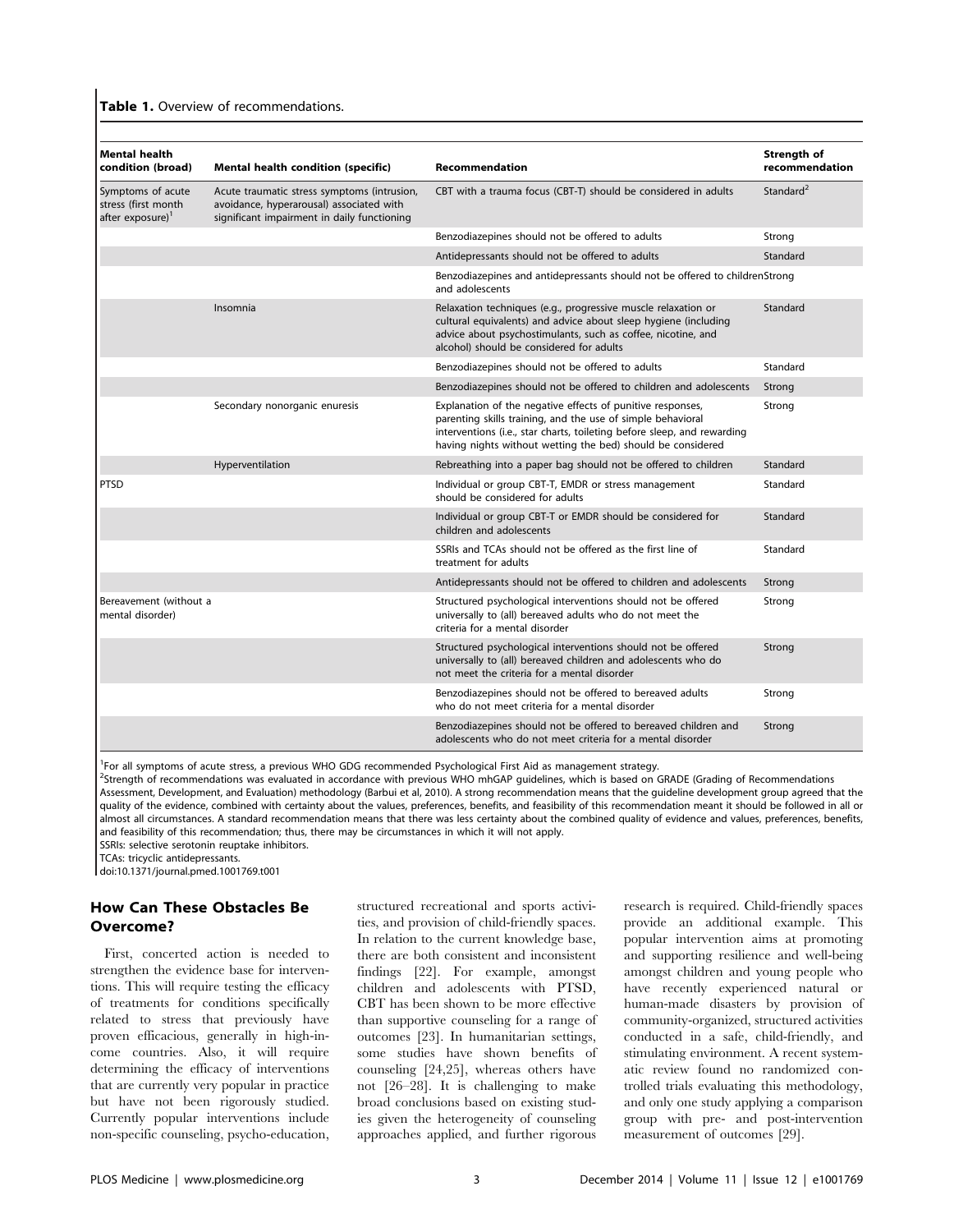The evidence base could benefit from action on two fronts: supporting research efforts in LMICs, as well as building the capacity of agencies to measure the outcomes of interventions in the course of program implementation. Research capacity building in LMICs could assist in initiating research projects that are relevant to low-resource settings, e.g., testing culturally congruent approaches for stress management. A recent initiative to set research priorities for mental health and psychosocial support in humanitarian settings, in which there was strong representation from personnel working in LMICs, produced a largely practice-informed research agenda; notably, there was little focus on topics that have dominated debates in the peer-reviewed literature. For example, the agenda focused on a range of disorders and conditions besides PTSD, in spite of the latter diagnosis being the subject of most attention in the literature [30]. Building research capacity within agencies implementing interventions (e.g., government and non-governmental organizations) has the potential to improve knowledge on a larger scale and in a shorter time frame. For example, including outcome indicators measuring mental health as a standard monitoring practice could assist in rapidly identifying which practice elements are associated with positive changes. Finally, future research efforts should take costs of treatments into account to better inform policy and practice.

Second, the limited availability of mental health resources in LMICs will need to be addressed for successful implementation of these guidelines. For example, building the capacity to train and supervise psychotherapeutic interventions in non-specialist settings will be crucial to ensure that such services are sustainable and of sufficient quality [31]. This is likely to require a balanced approach in building capacity of both specialist supervisors and non-specialist health workers in community and primary health care settings [32]. Future studies could explore implementing and evaluating stepped care models in which (a) those who are in greatest need receive timely interventions, (b) people are identified and receive interventions initially from community workers, and (c) those people are referred to progressively more resource-intensive interventions, depending on their response to first-line treatments [33]. In addition, a promising direction concerns transdiagnostic approaches in which mental health practitioners learn skills across a variety of therapies to address a range of common

mental disorders [34]. This approach seems most desirable given the high levels of comorbidity (for example, involving PTSD, anxiety, and depression) in the context of major stressors, and the lack of feasibility of training personnel in numerous separate interventions that address single conditions.

Third, if the aim is to ensure that negative recommendations are implemented (that is, to discontinue established practices) it is important to understand (a) the reasons behind practitioners' current use of contra-indicated interventions, (b) barriers to using evidence-based approaches, and (c) strategies that will encourage practitioners to take up evidence-based alternatives. Such research falls within the scope of dissemination and implementation science, a field of research that has not yet received sufficient attention for mental health interventions in LMICs [35]. For example, important research questions in this regard may include the following: What are the most important determinants of currently employed pharmacological and non-pharmacological interventions (e.g., demand-side preferences of clients versus delivery-side training and preferences of mental health workers)? What are the perspectives of mental health professionals in LMICs with regard to evidence-based approaches that often originate in high-income countries? What are key barriers and facilitators for implementation and scaling up of evidence-based interventions? What types of adaptations are necessary for evidencebased interventions to be compelling and practical from a contextual and cultural perspective? The limited available research on uptake of guidelines by practitioners has shown that it is critical to fit guidelines to local contexts, to make recommendations sensitive to how work is organized locally, and to ensure feedback mechanisms to monitor implementation of recommendations [36,37].

Fourth, lack of knowledge with regard to cultural concepts of distress and the effectiveness of existing cultural practices need to be addressed. This will require a willingness to take seriously local perspectives on mental health across highly diverse sociocultural settings in LMICs. Such efforts would benefit from multidisciplinary collaboration, in which experts in qualitative research (e.g., to identify the phenomenology of cultural concepts of distress, views on determinants of these concepts, and help-seeking patterns) join hands with experts in quantitative research (e.g., to identify prevalence rates and establish efficacy of interventions). A recent meta-analysis found a particularly high level of overlap between locally defined cultural concepts of distress and a diagnosis of PTSD. However, one of the major shortcomings of this literature concerned the failure to include cultural concepts of distress in treatment outcome studies [16].

Finally, implementation efforts need to be more responsive to the reality that populations affected by humanitarian crises in LMICs commonly are living in settings of ongoing exposure to major stressors. Further research needs to confirm whether evidence-based treatments can be safely and sustainably implemented in low-resource settings with populations exposed to high levels of ongoing adversity and to identify additional promising intervention approaches. Clinical interventions are only part of the picture, given the impact of social and economic factors on mental health in these settings. There is a need to strengthen preventive approaches that address the major social determinants of mental health, including poverty, gender-based violence, and social exclusion [38]. One approach would be to combine preventive and treatment interventions in a way, to simultaneously target the causes and consequences of adversity, thereby addressing both ends of a vicious cycle. For example, an intervention that would relieve symptoms of mental disorders in women exposed to past intimate partner violence could, at the same time, aim at empowerment of women to prevent future violence, engagement of men, and awareness-raising in the community as a whole about the deleterious effects of domestic violence. Previous research has indicated that psychotherapeutic treatments by themselves may lower chances for future victimization [39].

In conclusion, although the new WHO recommendations on conditions specifically related to stress present an important step forward, there will be many challenges in implementation. The road ahead is to address these challenges through concerted and multidisciplinary efforts by policy makers, practitioners, and researchers.

## Disclaimer

The authors are responsible for the views expressed in this article and, except for the specifically noted recommendations, they do not necessarily represent the decisions, policies, or views of WHO.

#### Author Contributions

Wrote the first draft of the manuscript: WAT. Wrote the paper: WAT CB JB JC ZH LJ